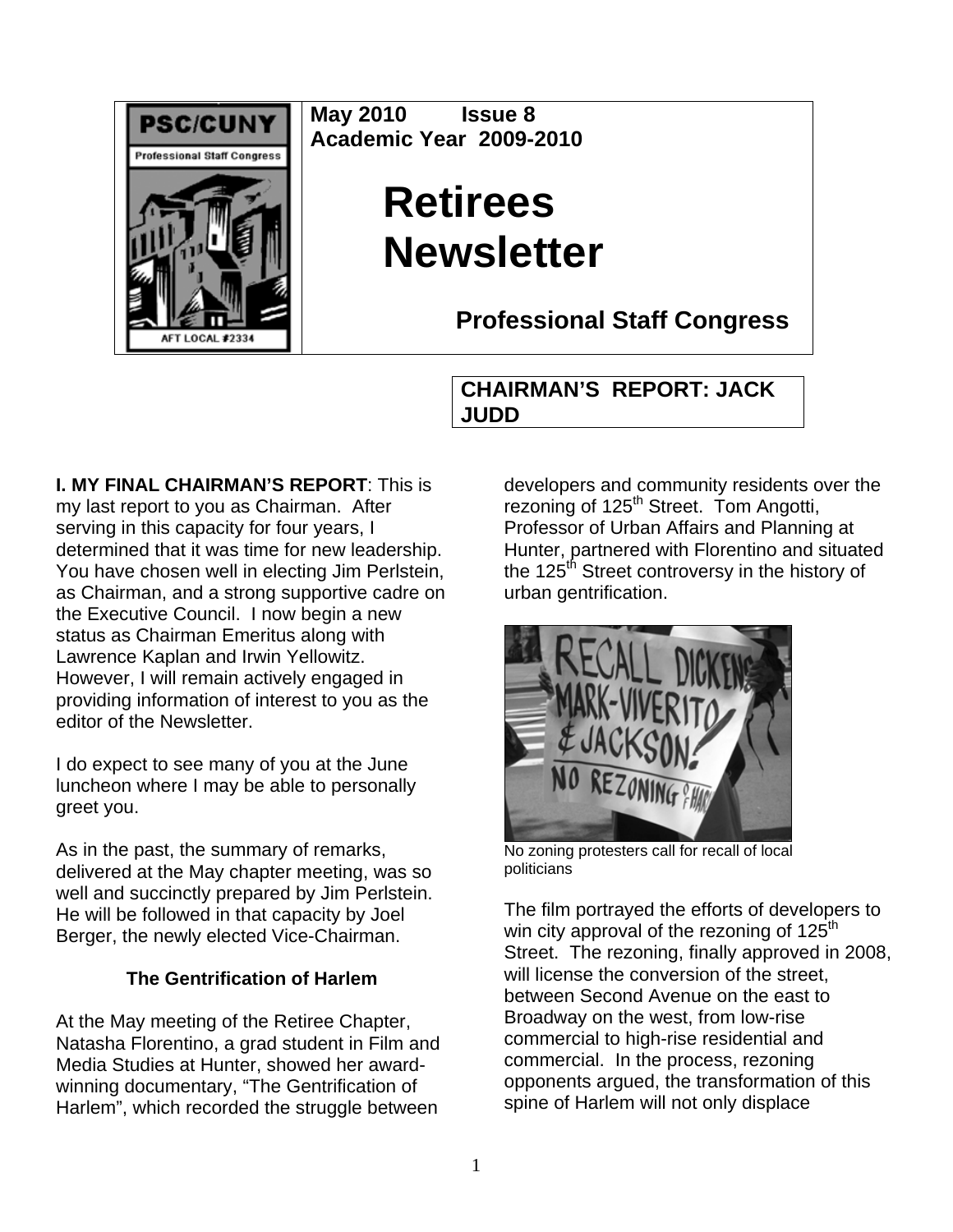established businesses and residents, substituting the rich for the poor and the service of local needs with luxury shops, but also will undermine the unique character of a community historically central to African-American culture.

Florentino, who directed and co-produced the film, moves artfully among the interconnected issues of architecture, planning, development, race, class, political power and the potentials of grass roots mobilization. In so doing, her film laid out the ultimately tragic if commonplace story of how the profits and promises of real estate development trumped community concerns.

Profesor Angotti, in his introductory remarks and in response to audience questions, explained that what we call gentrification is the process whereby landowners capitalize on rising property values by raising rents and sale prices, which ultimately push the poor—here read people of color—out of the market and out of the neighborhood. In a city like New York this means ever-shrinking and ever-denser working class communities. Yet despite Harlem's gentrification, which proceeds apace, Harlem remains a community that is two-thirds African-American, Caribbean and African, and that is still class-diverse. Moreover, Angotti argued, if we step back and look at the gentrification process historically, we can see examples of successful community mobilization and creative initiatives that combined development with community preservation.

**II. WELFARE FUND SURVEY.** An analysis of the results found in the Welfare Fund's survey of November, 2009, was prepared by Patrick Smith, Director of Communications, PSC-CUNY Welfare Fund, and is herewith provided to the retirees.

#### **Benefits Survey: Rx Drugs, Dental and Communication are Key**

The Welfare Fund member benefits survey conducted in November 2009 was proposed at



the fall 2008 meeting of the Welfare Fund Advisory Council as a way of finding out what Fund members know about the Fund's benefit programs, the extent to which they are taking advantage of them, and their degree of satisfaction and/or dissatisfaction with the programs. About 35% of all active full-time and retiree Welfare Fund members were asked to participate through random sampling. As many retirees do not use the Internet, a paper questionnaire went out to the retirees. Fulltimers and adjuncts were e-mailed a link to an online questionnaire. All 1,300 adjuncts were sent e-mail links in an effort to avoid undersampling this group.

In brief, the results showed that the Medco prescription drug plan is the most highly regarded and most used benefit among fulltime actives and retirees who responded to the survey; they feel the dental benefit is skimpy (though they like their dentists), and they want more regular benefit communications from the Welfare Fund. Here's a summary of the most significant survey results:

#### **Participation**

The total number of survey respondents was 1,246–about 8% of all Fund participants.

- 31% of retirees responded (538 out of 1,750 invited participants).
- 18% of full-timers responded (635 out of 3,475 invited participants).
- 5.6% of adjuncts responded (73 out of 1,300 invited participants).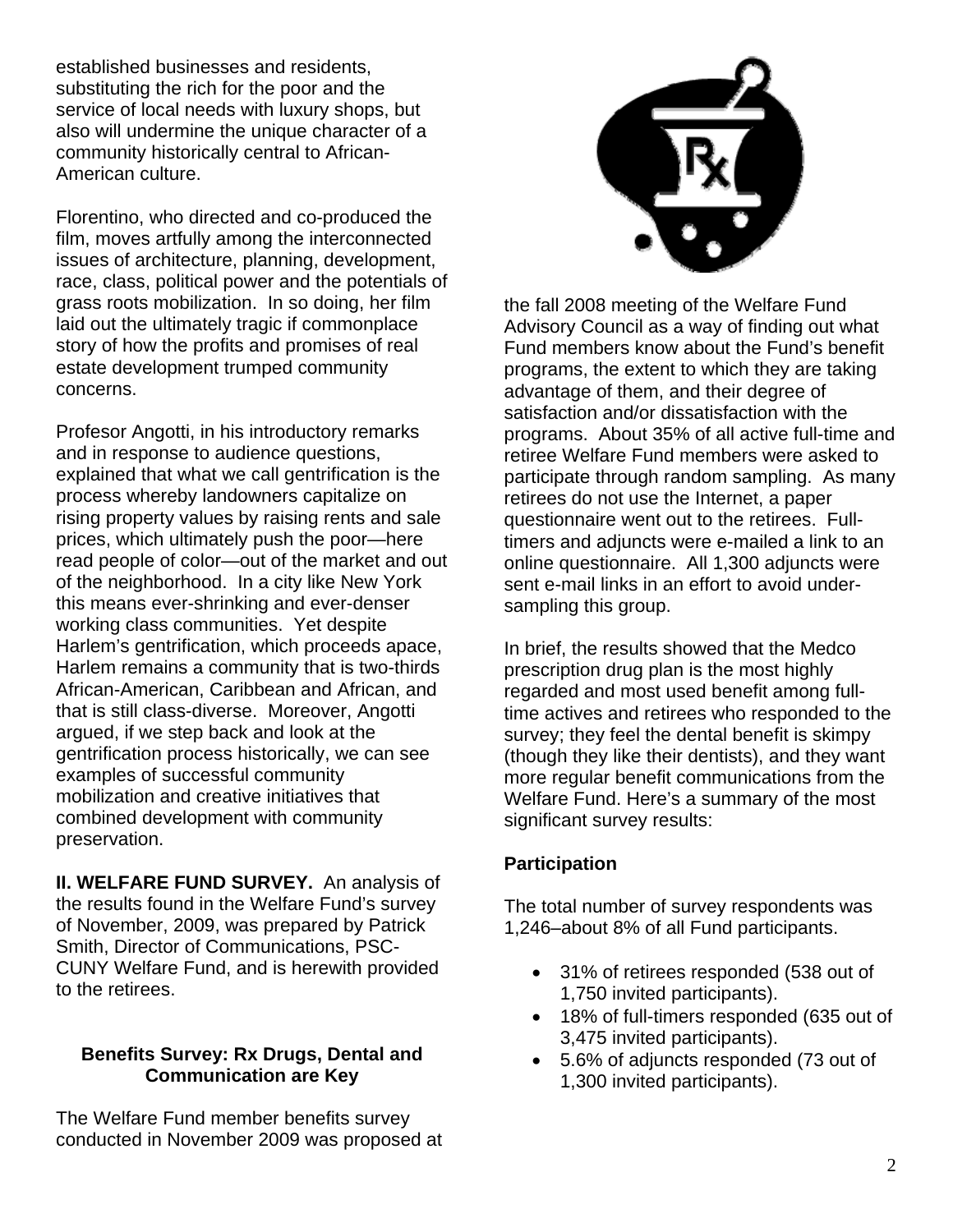A probable factor in the lower adjunct response rate may be that many part-timers do not regularly use campus e-mail accounts, the only e-mail addresses available to the Fund.

## **Demographics of Responders**

- Gender: 56% of full-timers and 59% of adjuncts were women, while 67% of retirees were men.
- Age: The median age of full-timers was 52 years, adjuncts 54, and retirees 75.
- Years of Service: Full-timers had 17 years of service on average, adjuncts 16, and retirees 30 years of service.
- PSC or Management status: 15% of fulltimers responding to the survey were or had been in management positions, as had 21% of retirees. (The Welfare Fund serves both management and PSC union members.)

### **Responders' Knowledge of the Welfare Fund Benefits Program**

As the Welfare Fund staff and Advisory Council members regularly receive inquiries from members unaware of, or confused about, their benefits, the survey asked members to rate their own understanding of the Welfare Fund (WF) programs:

- 34% rated their knowledge as Good or Very Good.
- 42% rated their knowledge as Fair.
- 24% rated it as Limited or Poor.

*While 41% of retirees considered their knowledge Good or Very Good, only 27% of full-timers and 21% adjunct faculty were as confident.* The overall results in this area indicate the need for a renewed effort to disseminate benefits information to Welfare Fund members.

#### **Members' Primary Sources for Benefits Information**

- 39% rely on printed materials.
- 26% contact the Welfare Fund Office.
- 23.5% go to the Welfare Fund website, *psccunywf.org.*
- 20% use their campus benefits office.

*It was no surprise that most retirees prefer printed materials and that only 22% of them have used the Fund website.* Half of all fulltimers, however, chose the website as their preferred source for information; 54 % have used the website.

## **Which Fund Benefits Are Used Most Often?**

- 72% regularly or frequently use the Medco Rx drug plan.
- 40% regularly use the Guardian or Delta dental plans.
- 22% regularly use the optical benefit.
- 4.7% regularly use the Extended Medical Benefit attached to GHI.

*As might be expected, 84.5% of retirees indicated they often use the Medco plan; however the same was true for 59.3% of fulltimers.* 



## **What Fund Benefits Are Most Valuable?**

- 66% rated prescription drugs as first or second most valuable.
- 54% rated the dental benefit as first or second most valuable.
- Only 25% rated the optical benefit as first or second most valuable, but fully 56% rated it as the third most valuable.

*There was general agreement between fulltimers and retirees on the relative value of the programs offered by the Fund.* Although the prescription drug program was rated as more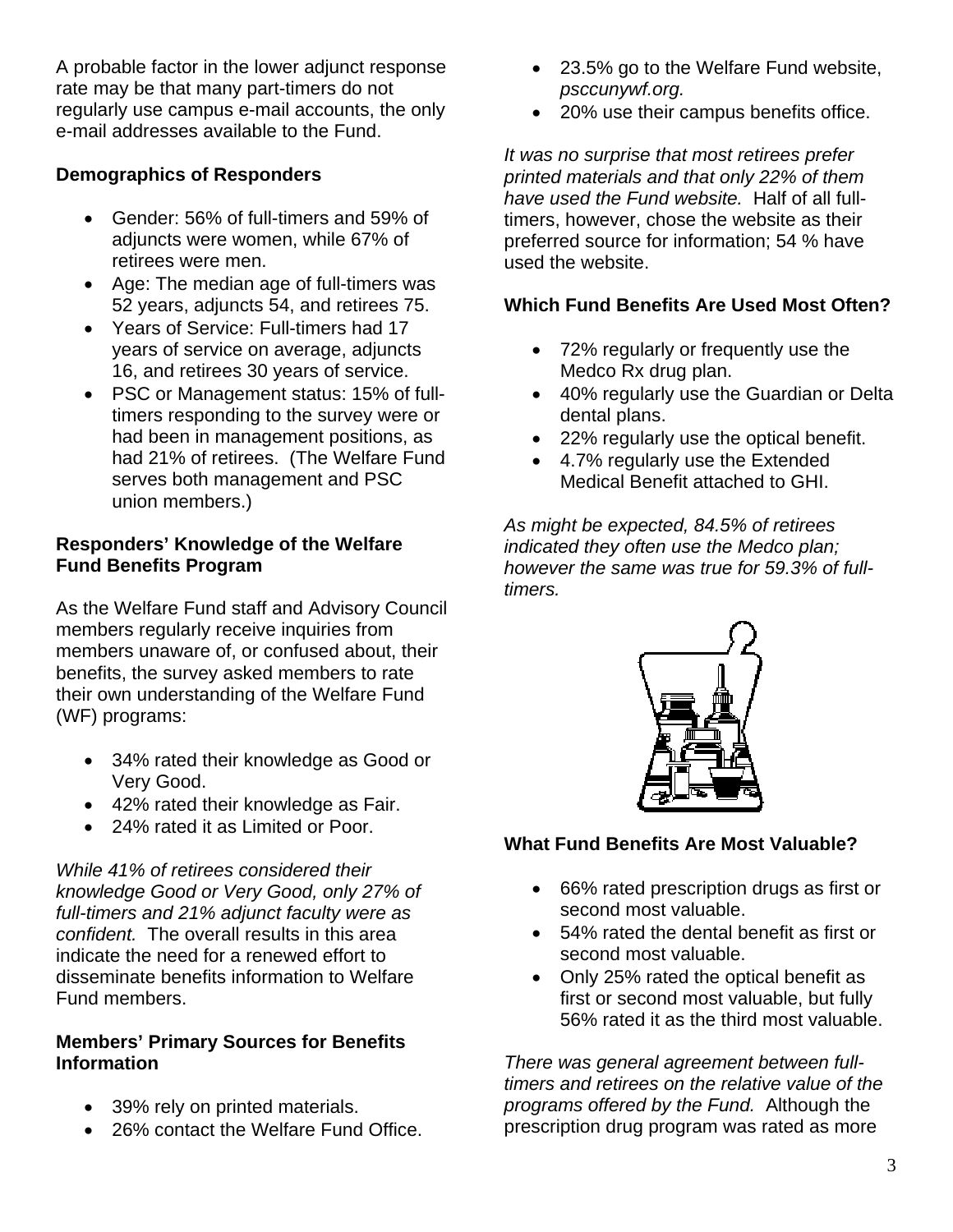valuable than the dental program, the dental plan is clearly an important benefit.

#### **What Fund Benefits should be Targeted for Improvement?**

- 67% chose dental as first or second priority.
- 46% chose Rx drugs as first or second priority.
- 36% chose optical as first or second priority.

*Again full-timers and retirees agreed.* It is significant that the program considered most valuable, prescription drugs, is cited as less in need of improvement than the dental plan by both groups.

#### **What Optional Benefits should be Prioritized for Improvement?**

- 63% chose Long Term Care as first or second priority.
- 59% chose Catastrophe Major Medical as first or second priority.
- 41% chose Term Life Insurance as first or second priority.
- 37% chose Extended Disability as first or second priority.

## **Comments from Members**

The survey questionnaire included room for written comments. As might be expected, criticism significantly outweighed compliments among the 1,319 comments that survey participants registered. Those who were relatively satisfied with their benefits (a plurality as indicated by the ratings in answer to the survey questions) were less likely to add written comments than those with specific grievances. However, these critical comments are valuable in pointing out problems.

Some trends were expected, others less so. While dissatisfaction with the dental benefit is well-known, and was borne out by the comments, it was the optical plan that took the most heat. Members disparaged the quality of the lenses and frames available under the plan, the amount of the discount offered through the participating vendors, and accused particular business outlets of misdirection, i.e., pretending to offer a discount to PSC members without reducing charges at all.

The other common thread running through the comments was the desire for better and more regular communication from the Welfare Fund on what the benefits are and how to make use of them. One of the practical suggestions was for the Fund to send out e-mail notices to members anytime significant changes are made to the benefits programs. The Fund intends to act on this proposal, and will be offering members an opportunity to be placed on a mailing list for e-mail news releases in the near future.

A more detailed report on the survey results will be made available on the Welfare Fund website, psccunywf.org, later this spring.

**III. KAPLAN REPORT**. Chairman Emeritus Lawrence Kaplan again provides us with a timely economic report. These reports take hours of research and careful preparation of tables included in such reports.



#### **Health Care Spending Rose in 2008, But at a Slower Rate**

Lawrence J. Kaplan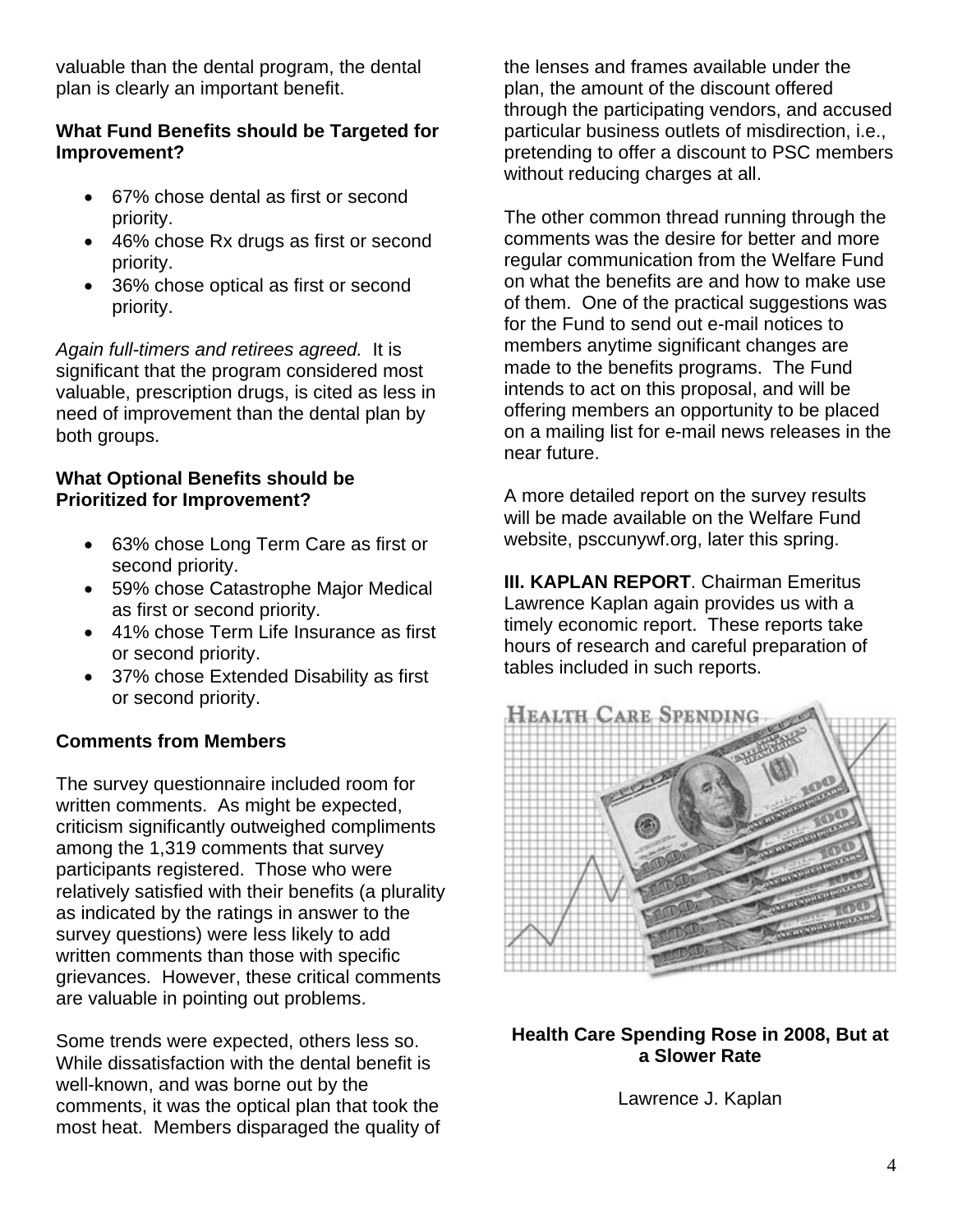Health care spending topped \$2.3 trillion in 2008. The rate of growth was 4.4 percent, down from 6 percent in 2007 and an average increase of 7 percent a year in the decade from 1998 to 2008. The 4.4 percent growth rate in 2008 was the slowest pace of growth in 48 years. See attached table.

Health care spending accounted for 16.2 percent of U.S. Gross Domestic Product in 2008, up from 15.9 in 2007, according to a report published in the *Journal of Health Affairs*. The current recession is responsible for slowing the growth of health care spending, achieving what public officials tried to accomplish over the years, but unsuccessfully. However, the long-term outlook for continued increases in heath spending remains the same. As baby boomers age, they will require greater health care. In addition, the increased use of technology will add to medical costs.

National health care spending averaged \$7,681 a person in 2008, up 3.5 percent from 2007. A few of the highlights for 2008 are the following: the largest dollar increase in health care expenditures occurred in Hospital Care, \$718.4 billion in 2008 as compared with \$687.6 billion in 2007, an increase of \$30.8 billion.

Retail spending on prescription drugs increased 3.2 percent in 2008, continuing a trend that began in 2000. Prescription drugs account for 10 cents of every dollar spent on health care in the United States, \$234 billion of the \$2.3 trillion total.

Per capita use of prescription drugs declined slightly in 2008 in part because of concerns about product safety. The report points out that some people split doses because of the cost, and the number of new products entering the market was relatively low.

Prescription drug prices increased 2.5 percent in 2008, more than in the previous year, but well below the 4.1 percent average annual increase in drug prices from 1997 to 2007.

Spending increases varied among health care providers in 2008, rising 4.5 percent for hospital care, 4.6 percent for nursing homes, 4.7 percent for doctors' services and 9 percent for home health care.

Hospital care spending for Medicare beneficiaries rose 7.7 percent, reflecting an increase in hospital admissions after two years of decline; and an increase in the number of people in private Medicare Advantage plans, operated by private insurance companies, subsidized by the government. Spending on private plans grew 21 percent in 2008, to \$108 billion. President Obama and many members of Congress are eager to cut payments to the private Medicare Advantage plans as part of the effort to reduce health care spending.

| U.S. Health Care Spending, 2007 and 2008<br>(\$ Billions) |                                              |                               |           |                             |  |  |  |  |  |
|-----------------------------------------------------------|----------------------------------------------|-------------------------------|-----------|-----------------------------|--|--|--|--|--|
|                                                           | <b>Expenditures</b><br>(\$ billions)<br>2008 | Increase<br>2008 over<br>2007 |           | Percent<br>increase<br>2007 |  |  |  |  |  |
| Hospital care                                             | \$718.4                                      | \$687.6                       | $+ $30.8$ | $+4.5%$                     |  |  |  |  |  |
| Physicians and clinic services                            | 496.2                                        | 472.6                         | $+23.6$   | $+5.0%$                     |  |  |  |  |  |
| Podiatrists, optometrists, chiropractors                  | 65.7                                         | 62.2                          | $+3.5$    | $+5.6%$                     |  |  |  |  |  |
| Dental services                                           | 101.2                                        | 96.4                          | $+4.8$    | $+5.1%$                     |  |  |  |  |  |
| Schools, military, community care                         | 68.1                                         | 66.3                          | $+1.8$    | $+2.6%$                     |  |  |  |  |  |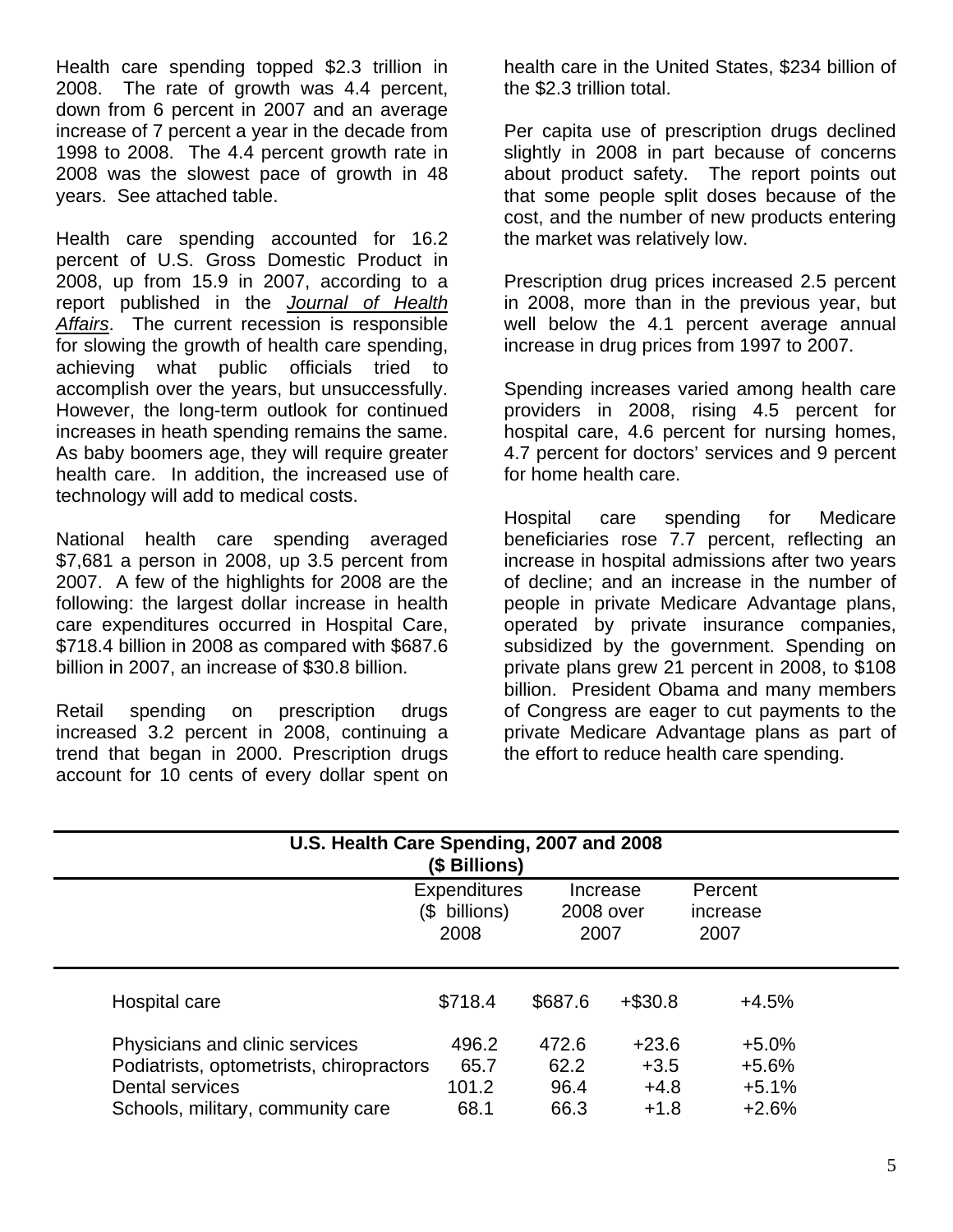| Nursing home care                    | 138.4              | 132.4      | $+6.0$  | $+4.6%$ |  |
|--------------------------------------|--------------------|------------|---------|---------|--|
| Home health care                     | 64.7               | 59.3       | $+5.4$  | $+9.0%$ |  |
| Prescription drugs                   | 234.1              | 226.8      | $+7.3$  | $+3.2%$ |  |
| Eyeglasses, hearing aids, appliances | 26.6               | 25.5       | $+1.1$  | $+4.1%$ |  |
| Non-prescription drugs and sundries  | 39.0               | 37.4       | $+1.6$  | $+4.2%$ |  |
| Private health insurance             | 159.6              | 158.4      | $+1.2$  | $+0.7%$ |  |
| Government health expenditures       | 69.4               | 64.8       | $+4.6$  | $+7.1%$ |  |
| Research                             | 43.6               | 42.5       | $+1.1$  | $+2.6%$ |  |
| Structures and equipment             | 113.9              | 107.5      | $+6.4$  | $+5.9%$ |  |
|                                      |                    |            |         |         |  |
| Total Health Care Spending           | \$2,338.7 \$2239.7 | $+$ \$99.0 | $+4.4%$ |         |  |

Note: The above data are the latest information available.

Source: Centers for Medicare and Medicaid Services, Office of the Actuary.

**IV. SENIOR BILL OF RIGHTS**. It is with some relief that we learn that there are members of Congress who have the welfare of senior citizens on their radar. Recently introduced in this session of Congress, and now before the House Committee on Education and Labor, on May 6, 2010 is the following House Resolution #1342, without all the Whereas clauses.

## **SENIORS BILL OF RIGHTS**

1 *Resolved,* That it is the sense of the House of Representatives that the Congress should unwaveringly uphold the dignity and independence of older Americans by supporting efforts that guarantee for them—

(1) financial security,

 (2) quality and affordable health and long-term care,

 (3) protection from abuse, scams, and exploitation,

 (4) a strong economy now and for future generations, and

(5) safe and livable communities with

adequate housing and transportation options.